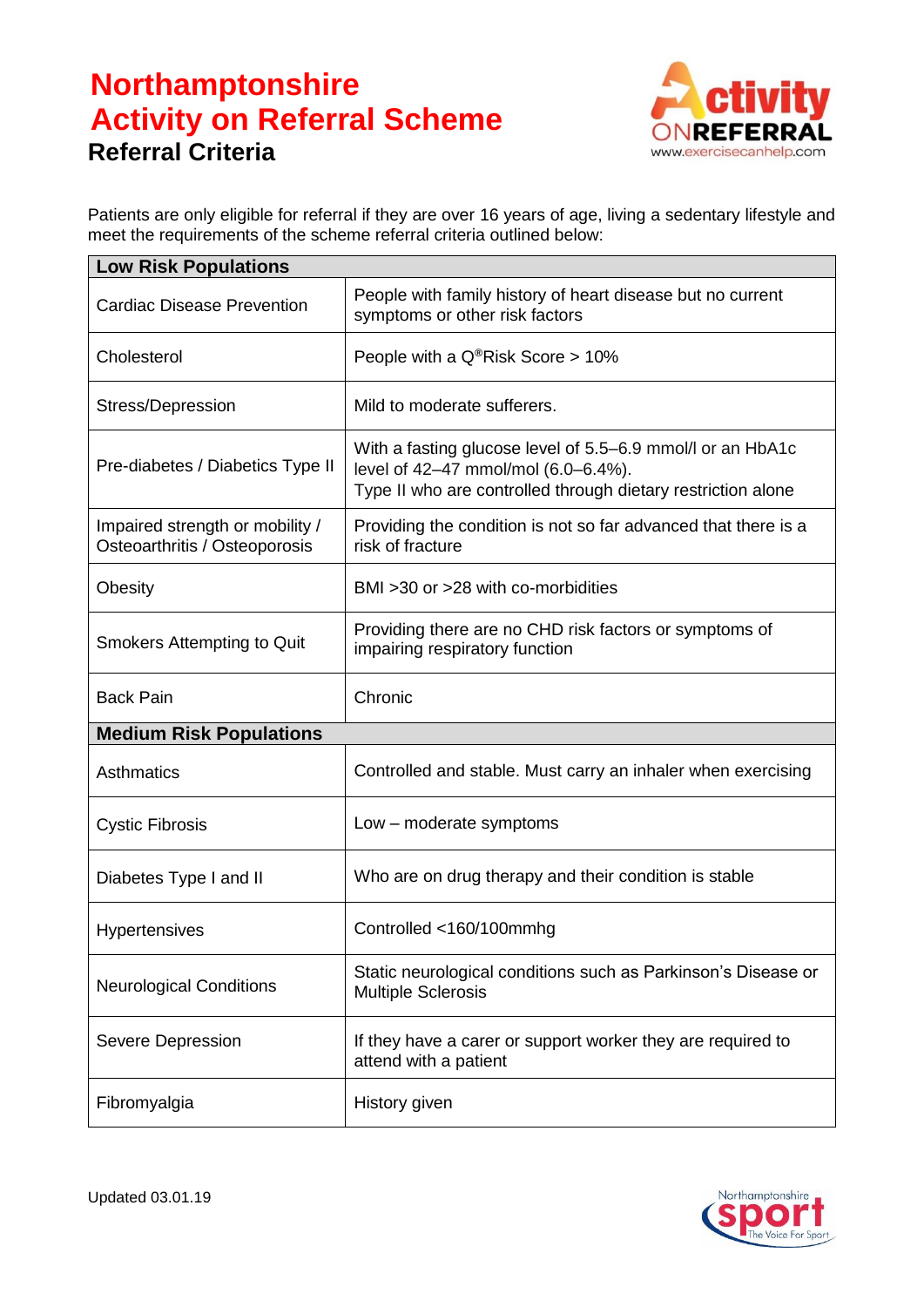| <b>High Risk Populations</b>              |                                                                                                                                                                                 |  |
|-------------------------------------------|---------------------------------------------------------------------------------------------------------------------------------------------------------------------------------|--|
| <b>Surgical Preparation/Recovery</b>      | Pre and post-operative hip/knee replacements and general<br>surgery, NOT cardiac. Guidance from Physiotherapist of<br>contra-indicated exercise.                                |  |
| COPD/ Pulmonary related                   | Disease stable and controlled                                                                                                                                                   |  |
| Intermittent Claudication                 | Providing there are no symptoms of cardiac dysfunction or any<br>previous history of M.I or CABG                                                                                |  |
| Stable Angina                             | Stable angina for at least 6months with no evidence of pain at<br>rest. The patient must be assessed by the local scheme co-<br>ordinator. (No history of M.I or bypass)        |  |
| <b>Valvular Heart Disease</b>             | No history of M.I or bypass. Full medical history to be given                                                                                                                   |  |
| Arrhythmias                               | Must be on medication and stable.                                                                                                                                               |  |
| <b>Coronary Surgery</b><br>Rehabilitation | Should have attended phase 3 post event or attended phase 4                                                                                                                     |  |
| Angioplasty/M.I/Bypass                    | 1 year post event                                                                                                                                                               |  |
| <b>Stroke</b>                             | Stable and cleared to exercise by the healthcare professional                                                                                                                   |  |
| Head/Brain Injury                         | Stable and cleared to exercise by healthcare professional. The<br>patient will be assessed on the complexity of the injury and<br>whether they are able exercise independently. |  |

**Please Note:** If you wish to refer a patient under the criteria for "High Risk Population" please contact the Scheme Coordinator at the preferred site in the first instance. The conditions listed can only be accepted if the exercise professional at the AoR site has the specialist training and knowledge within that field.